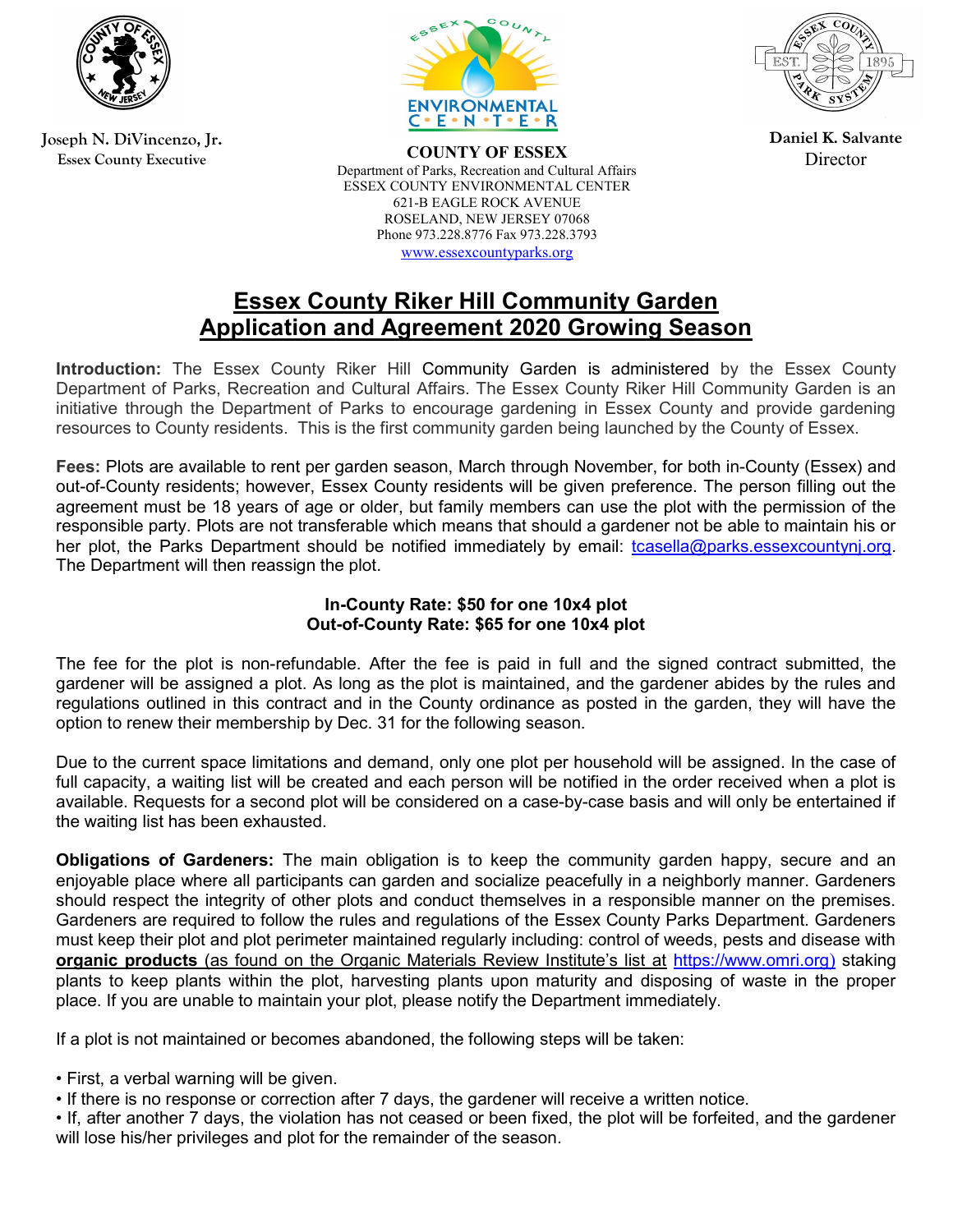

Joseph N. DiVincenzo, Jr. Essex County Executive



COUNTY OF ESSEX Department of Parks, Recreation and Cultural Affairs ESSEX COUNTY ENVIRONMENTAL CENTER 621-B EAGLE ROCK AVENUE ROSELAND, NEW JERSEY 07068 Phone 973.228.8776 Fax 973.228.3793 www.essexcountyparks.org



Daniel K. Salvante **Director** 

Vegetables must be harvested when they ripen. If you cannot harvest your produce in a timely fashion the garden committee reserves the right to first notify you, then pick the produce so it can be donated.

## Mandatory Dates and Volunteer Hours (Actual Dates will be announced):

**Opening Day & Garden Orientation -- Mandatory attendance: Opening Day is the orientation where** we will review garden policies, introduce the gardeners and get the garden ready for the season.

Closing Day -- Mandatory attendance: final cleanup for plots and overall garden cleanup.

Volunteering -- All gardeners must volunteer one (1) hour per month during the season to help with general garden chores and must log their monthly volunteer hour(s) on the sign-up sheet (location TBD).

Primary Volunteer Activity: This includes mowing and weed whacking pathways, weeding the fenced Community Garden perimeter, watering flowers around the Community Garden perimeter, placing ripe crops from donation plots in coolers for donations (notifying the garden committee whenever donations need to be made), cleaning garden tools, maintaining compost bins and bird bath, and overall helping to keep the garden space looking neat and tidy.

Rules and Regulations: Anyone who signs a garden agreement is expected to comply with the garden rules and regulations provided along with this contract so that we can all enjoy the benefits the garden offers.